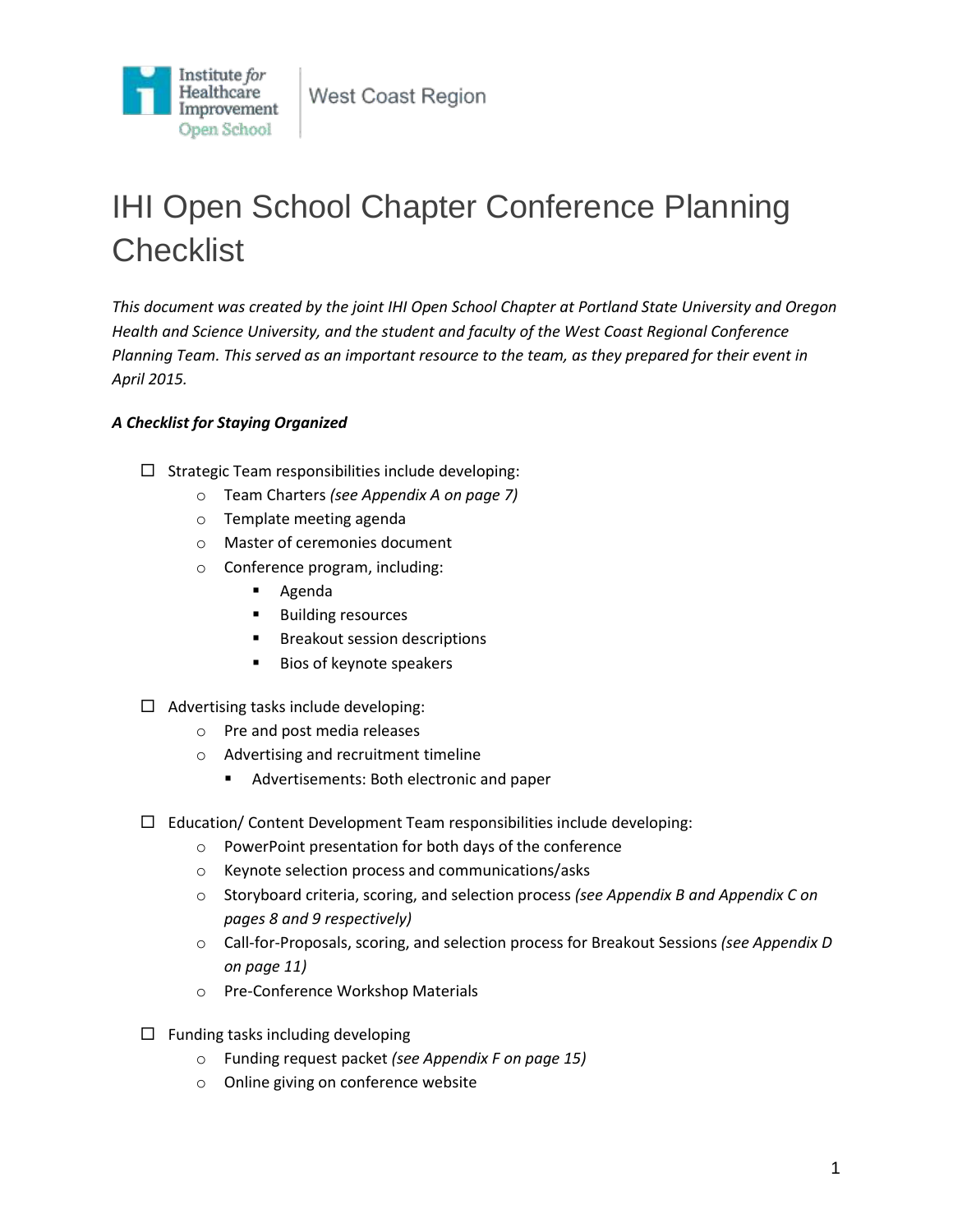

- □ Welcoming & Hosting Team
	- o Orienteering activities
	- o Scholarship application

# *Team Planning Process*

#### **1. Strategic Planning Team**

*Kickoff Meeting: July 2014 (10 months out):* 

- **Format:** 
	- In-person; several hours.
- **Work:** 
	- Created working group/teams (using the snowflake model) and formulated ideas about conference content and themes.
	- Theme: Interprofessionalism: Improvement, Safety, System Design, and Leadership.
	- Teams
		- Welcoming & Hosting Team
		- Advertising
		- Fundraising
		- Logistics
		- Education
		- Strategic Team
- **Tools used:**
	- Team Charters.
	- Google Drive for organizing.

*Monthly Team Meetings:*

- **Format**
	- 90 minute conference calls.
	- Report out meetings for the team leads and strategic team members.
		- August
		- September
		- October
		- November
		- December
		- January
		- February
		- March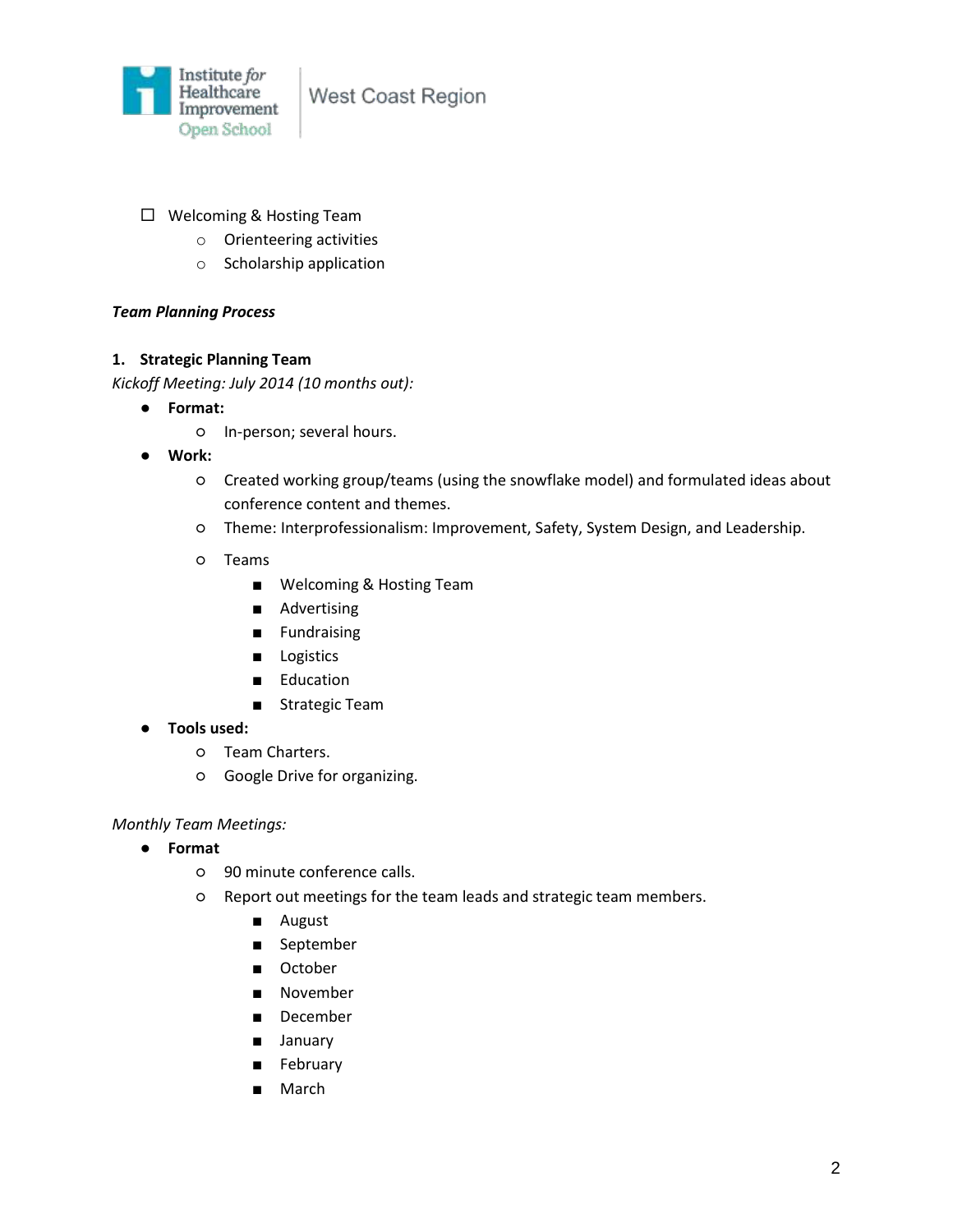

- April
- **Tools used:**
	- Conference call-line.
	- Agenda template.

# *Working Meeting: April 11, 2015 (1 week out):*

- **Format**
	- Working-house party; several hours
- **Work**
	- Created all of the thank you cards and gifts.
	- Put together goody bags.
	- Put together and organized name tags.

#### **2. Fundraising Team**

- **Work:**
	- Developed a Team Charter and timeline to help organize and strategize the fundraising plan
		- Identify funding streams
			- External
				- Community Partners
				- Affiliated Organizations
				- Individual donors
				- Grants
			- **Internal** 
				- Divisions
				- Schools
				- Individual Contributors
		- Identify forms of solicitation (how are you going to reach out to potential donors?)
			- Funding Packet: Packet of information that has all conference details including a donation page
			- Funding Site: Webpage (Go Fund Me or similar) to support online individual donations
			- Word of mouth campaigns: In order to drum up additional individual donors, we created a word of mouth campaign
				- Pledge 5
			- Grant Applications
		- Donation Documentation
			- Donation Packet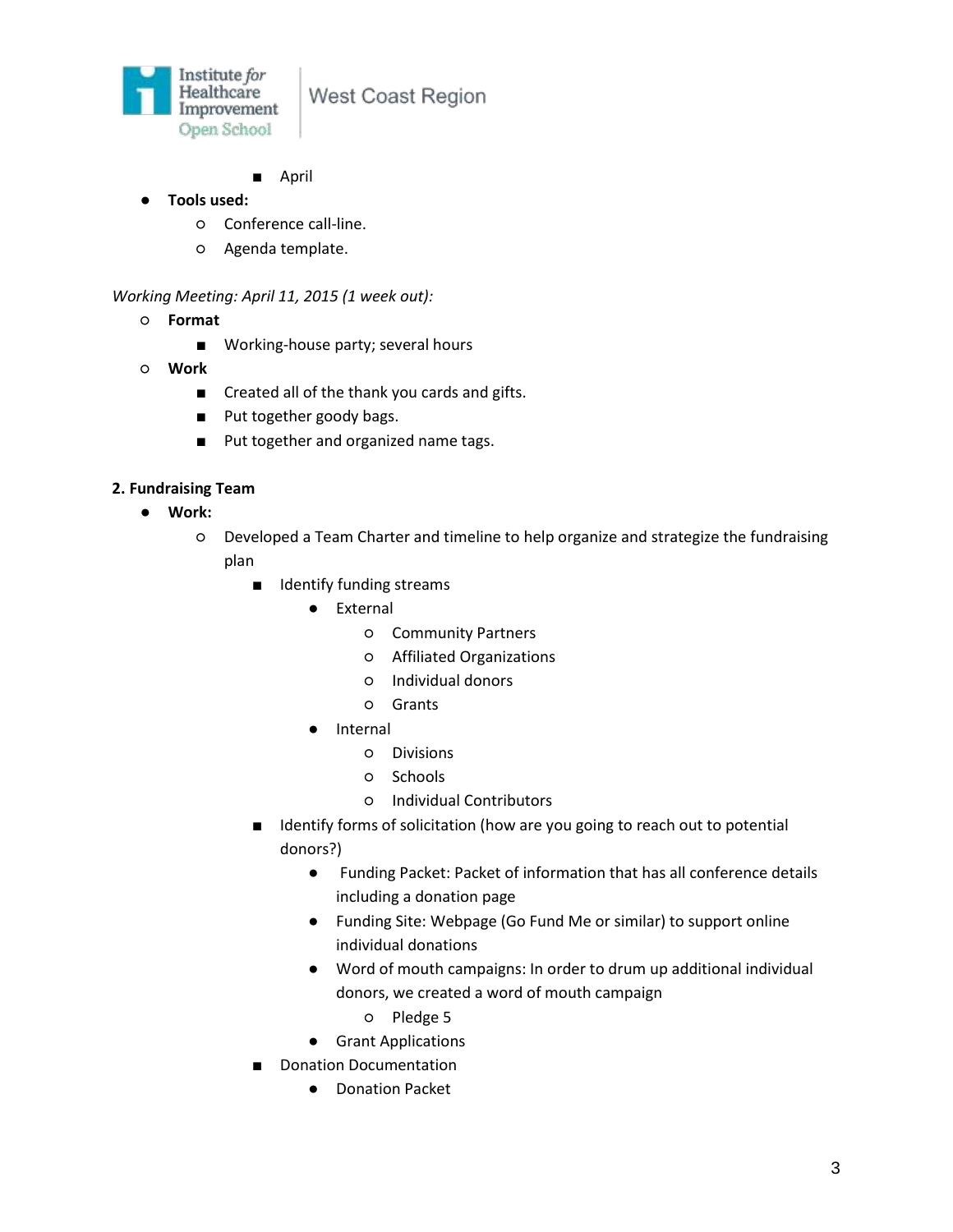

- Sponsorship Packet
- **Grant Submissions**

#### **3. Education/Content Development Team**

*Kickoff Meeting: August 2014 (9 months out):* 

- **Format:** 
	- In-person; 90 minutes.
- **Work:** 
	- Developed Team Charter and made preliminary plans for Keynote and Breakout Session Speaker selection.
	- Tasks
		- Collect list of potential Keynote Speakers
		- Vote/rank Keynote Speaker options
		- Draft Keynote Speaker ask
		- Send asks to Keynote Speaker potentials
		- Collect list of potential Breakout Session speakers
		- Discuss Storyboard
- **Tools used:**
	- Team Charter
	- Google Drive for organizing documents
		- Google Spreadsheet for listing potential speakers and assigning responsibility for contacting

*Semi-regular Team Meetings with regular virtual communication in-between:*

- **Format**
	- 60-90 minute in-person or virtual meetings; Regular e-mail communication
	- Discuss process and next steps.
		- August: In-person meeting
		- September: In-person meeting
			- Check-in with processes so far (esp. voting for keynotes)
			- Update on Strategic Planning Committee progress
			- Check-in re: Keynote contacts
			- Break-out Sessions
			- Registration
			- Poster Session Discussion
		- October: No meetings emails instead
		- November: Call for Proposals out; emails
		- December: In-person meeting; many emails;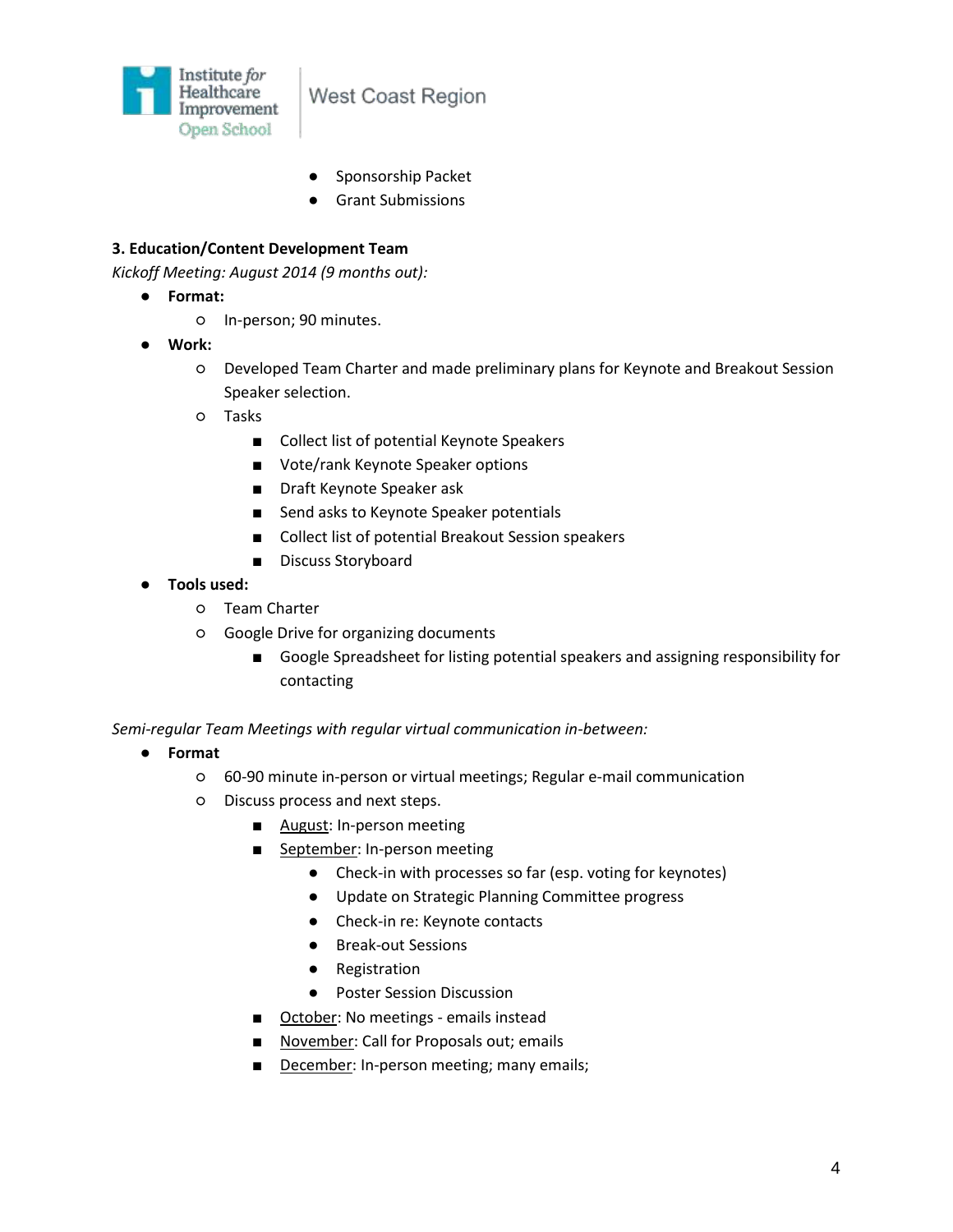

- January: In-person meeting to vote on breakout session proposals (2.5 hours); Check-in phone calls with Keynote Speakers; Email communications with breakout session applicants
- February: Virtual meeting regarding storyboard submissions; emails regarding Storyboards and confirm all breakout session applicants connected with.
- March: Emails regarding Storyboard Selections
- April: Communications with breakout session speakers and keynotes via email.
- **Tools used:**
- Google Hangout; Emails; Google Docs

#### *Lessons Learned from Education Team:*

- **Team/volunteer engagement**
	- Gauge volunteers' level of interest and time available for commitment
	- Have a larger snowflake -
- **Meetings**
	- In-person meeting 1x every 3 months
	- Virtual meetings 1x every month
- **Keynote Speakers**
	- Have many back-up options
	- It takes a long time to confirm speakers
- **Breakout Session Speakers**
	- Need committed liaisons for speakers instead of just 1 person!
- **Storyboard/Poster Submissions**
	- Have broader requirements
	- More topics/areas
	- Clarify what "storyboard" is versus "poster"
- **Pre-Conference**
	- Find a way to have more students attend!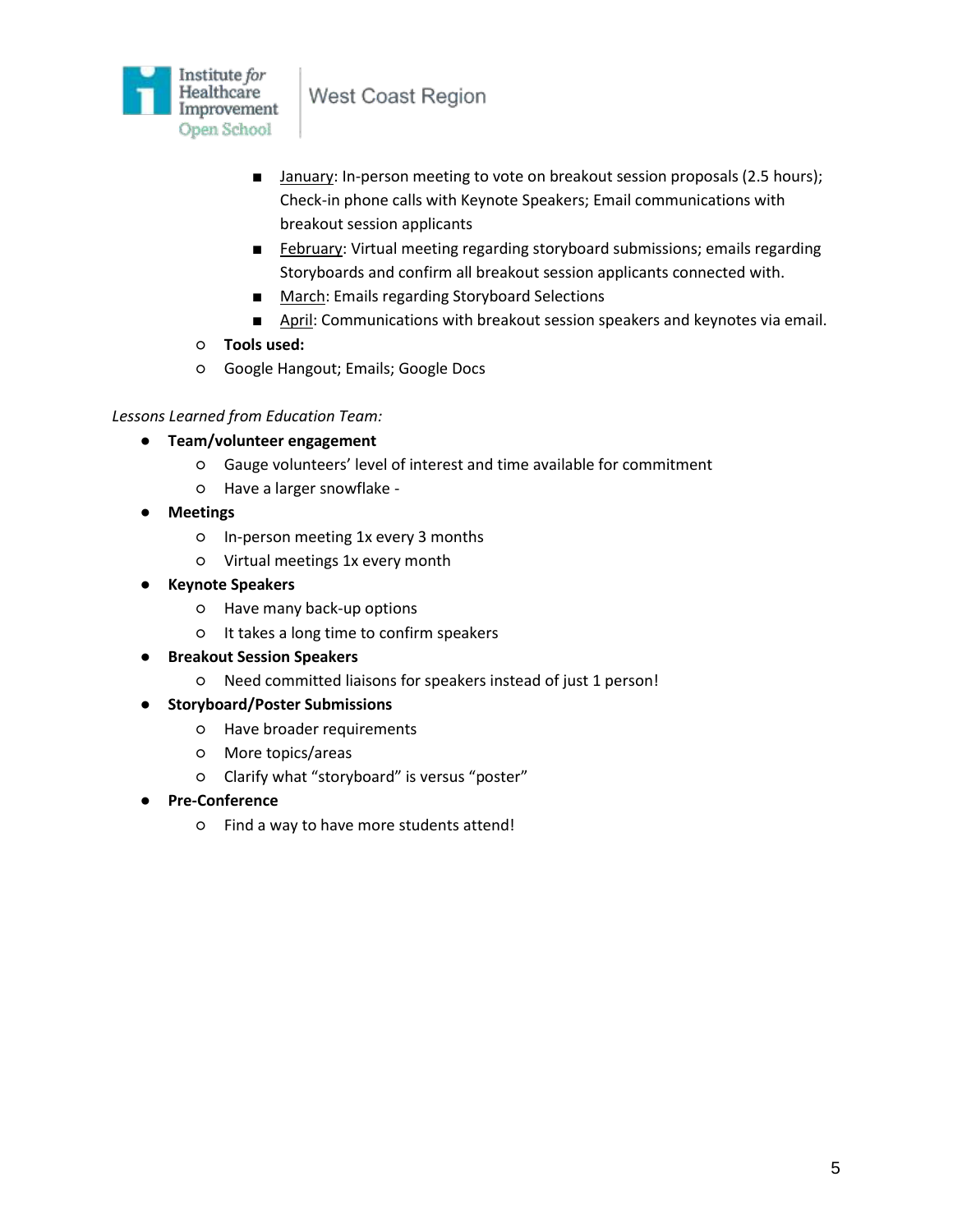

# **Appendix A: Team Charter Template**

| <b>TFAM NAMF:</b>    |
|----------------------|
| <b>LEAD:</b>         |
| <b>TEAM MEMBERS:</b> |
| <b>SCOPE:</b>        |

# **TASKS:**

What needs to be completed in the next 30 days?

| What | <b>Who</b> | When |
|------|------------|------|
|      |            |      |
|      |            |      |
|      |            |      |

# What needs to be completed in the next 60 days?

| What | $\underline{\text{Who}}$ | <b>When</b> |
|------|--------------------------|-------------|
|      |                          |             |
|      |                          |             |
|      |                          |             |

# What needs to be completed in the next 90 days?

| <b>What</b> | <b>Who</b> | <b>When</b> |
|-------------|------------|-------------|
|             |            |             |
|             |            |             |
|             |            |             |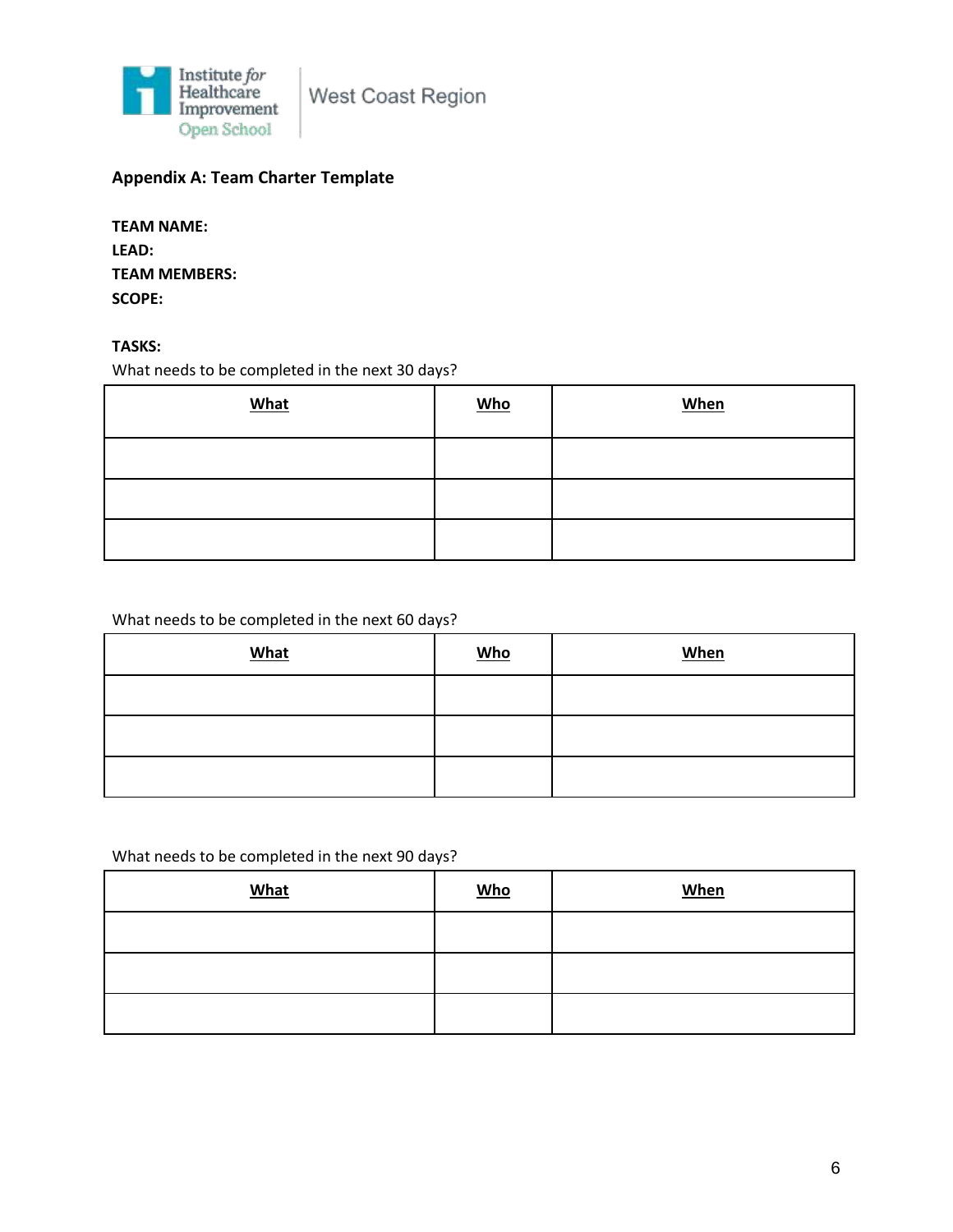

# **Appendix B: Storyboard Scoring**

Score each storyboard on each factor, using a 1 (low) to 5 (high) scale.

| Aim statement            | A clearly defined Aim Statement with an expected change in outcome indicator and<br>time to expected change in the outcome indicator.                                                                                         |
|--------------------------|-------------------------------------------------------------------------------------------------------------------------------------------------------------------------------------------------------------------------------|
| Project design           | An outline of project design/strategy for change that explains how aim will be<br>reached and includes an interprofessional approach.                                                                                         |
| Changes made             | An explanation of the changes made to achieve improvement in the targeted<br>process.                                                                                                                                         |
| Graphics                 | Graphical representation of improvement. The use of statistical process control<br>(SPC) tools (especially annotated run charts or Shewhart control charts) is preferred<br>to demonstrate the performance of data over time. |
| Local adaptation         | An indication that changes were tested and/or adapted to the local<br>environment/organization prior to implementation.                                                                                                       |
| Multiple measures        | An explanation of how multiple measures were used to understand and show<br>improvement in the target process.                                                                                                                |
| Interprofessionalism     | A listing of the interprofessional team that was involved in achieving improvement<br>(elements may include: content experts, patients, leadership, etc.)                                                                     |
| Sustainability           | A demonstrated sustainability in improvement indicated by the data (if possible).                                                                                                                                             |
| Summary                  | A short summary of the lessons learned from the work and/or the message for<br>readers.                                                                                                                                       |
| Storyboard<br>components | Spelling, grammar, writing quality; storyboard design is clear and visually<br>compelling                                                                                                                                     |
| Presentation             | Student(s) presentation is clear, compelling and interesting. The key points were<br>included and questions were answered confidently and competently.                                                                        |
| <b>Total Score</b>       |                                                                                                                                                                                                                               |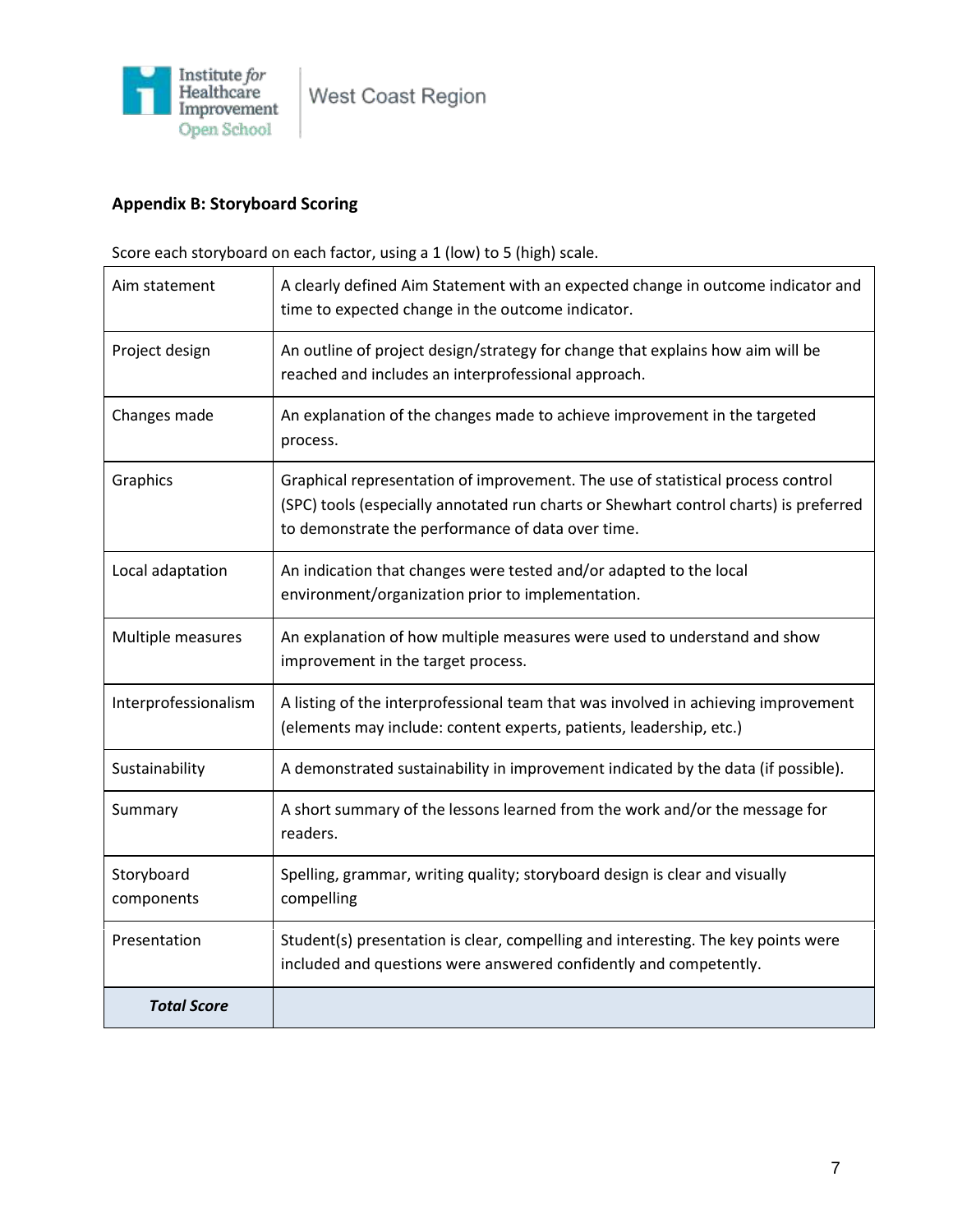

# **Appendix C: Judging Overview for Storyboard Competition**

- 1. Education team volunteers judged all submissions using simple 1-5 point scale.
	- a. Two volunteer scorers per submission.
	- b. Scorers should not score their own posters.
	- c. All posters scoring 1 or 2 were rejected and invited to revise and resubmit prior to the final deadline.
	- d. All posters scoring 3-5 were accepted.
	- e. Storyboard team leader notified submitters using a standardized email template within two weeks of the submission (see templates).
- 2. Identification of finalists
	- a. Only submissions with a student as first author are eligible for the competition.
	- b. Any eligible storyboard that was given at least one score of 5 qualifies as a finalist.
	- c. Storyboard team lead and education team members are eligible to be finalists if they are otherwise eligible.
	- d. Finalists announced to all accepted storyboard authors by team lead by email template approximately two weeks prior to the conference. See email template.
	- e. Team lead to place finalist ribbons on posters as they are posted at the conference.
- 3. Poster presentation and judging of finalists
	- a. Professional judges.
	- b. Finalists given 5 minutes to orally present, approximately 3 to present and 2 for questions. No other presentation guidelines were provided to presenters.
	- c. Presentations to occur ##/##/####. This requires finalists to arrive early for the conference so posters can be hung on time.
	- d. Judging rubric for finalists is based on guidelines from IHI storyboard handbook (available o[n www.ihi.org/forum](http://www.ihi.org/forum) under Call for Proposals); see rubric in Google Drive "WCC storyboard finalists scoring rubric"
	- e. Highest overall score wins.
- 4. Announcement of winner Storyboard team lead to make sure facilitator has winner's name, gift. Will call them up to stage, then team lead will hang first-place ribbon on poster before lunch.
- 5. Prize this year was \$100 gift card to Powell's. Had winning poster had more than one student author, gift cards would have been purchased in smaller amounts to share evenly (e.g., 4 \$25 gift cards). Team lead purchased after conference, gave / mailed to winner(s).

Helpful hints for next time: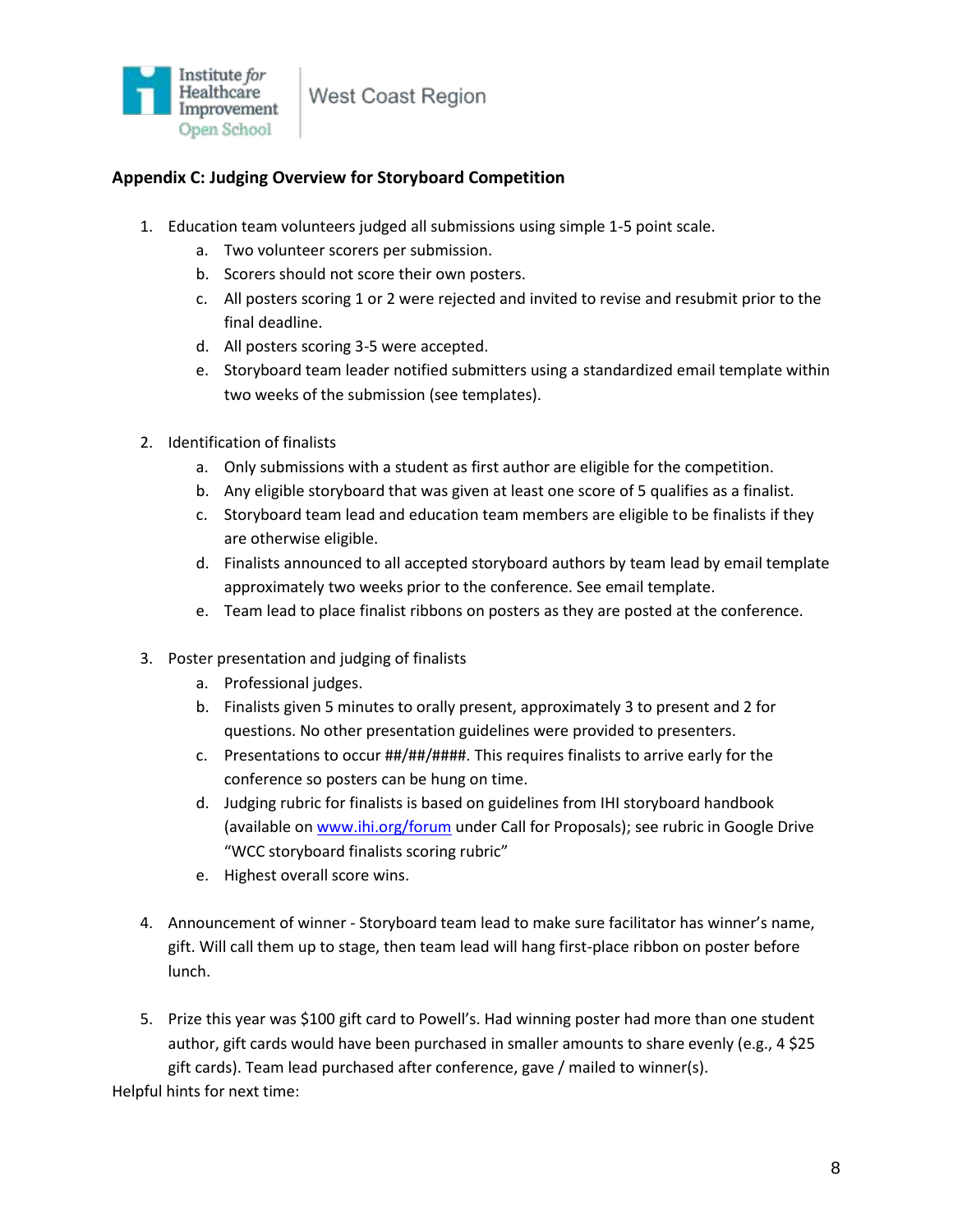

- Consider whether they should be "posters" or "storyboards".
- One submission was "unscientific", and on arrival to the conference explained that "storyboards" meant something specific to them (i.e., telling a story) rather than improvement science-based.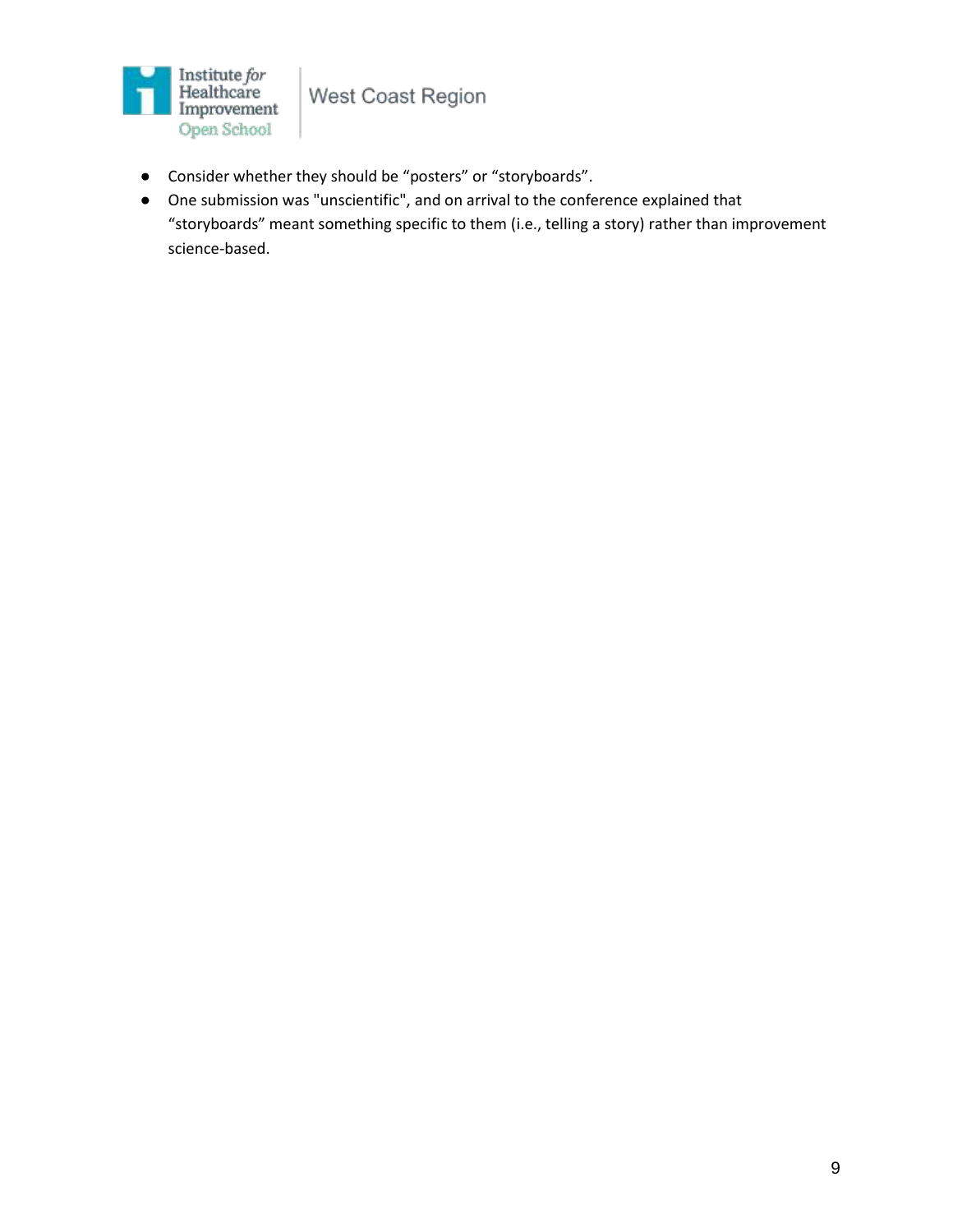

# **Appendix D: Breakout Session Call for Proposals Template**

**Subject**: IHI Open School West Coast Conference - Call for Proposals - December 22nd Deadline

Dear X,

The West Coast Region and th[e](http://www.portlandopenschool.org/) [PSU & OHSU IHI Open School Chapter](http://www.portlandopenschool.org/) are conducting [a](https://portlandstate.qualtrics.com/SE/?SID=SV_ehukasMWfyXcU2p) [call-for](https://portlandstate.qualtrics.com/SE/?SID=SV_ehukasMWfyXcU2p)[proposals for the breakout sessions](https://portlandstate.qualtrics.com/SE/?SID=SV_ehukasMWfyXcU2p) at the first IHI Open School West Coast Conference (WCC) on Saturday, April 18th, 2015, in Portland, Oregon. The conference begins on Friday, April 17th and breakout session speakers are welcome to attend both days.

The theme of the WCC is *Interprofessionalism: Improvement, Safety, System Design, and Leadership*. Each breakout session will be categorized and focused on one of these topics.

The WCC aims to educate and empower learners to be interprofessional collaborators with each other, their patients, their communities, and their health systems by:

- 1. Disseminating evidence-based methods of interprofessional (two or more professions collaborating on a project) team-based care that enhance patient safety.
- 2. Exploring system redesign and opportunities for multiple sectors and professions to interface to design a health services delivery system capable of achieving the Triple Aim.
- 3. Spreading health systems improvement best-practices from interprofessional and studentled improvement projects.

*\*Interprofessionalism, for the purposes of our conference, is defined as two or more disciplines collaborating on a larger project.*

**Send your session proposals to \_\_\_\_ by [insert date], using the criteria and guidelines below.**

#### **PROPOSAL FORMAT**

**Presenters**: Names, titles/degrees, and organizational affiliation.

**Proposed Session Topic:** Please choose one of the following: Improvement, Safety, System Design, and Leadership.

**Proposal Title:** You are limited to 100 characters for the title.

#### **Please list 3-5 learning objectives:**

Learning objectives should describe the information, skills, behaviors, or perspectives that participants are expected to gain, using measurable action words. For example: Explain, Demonstrate, Analyze,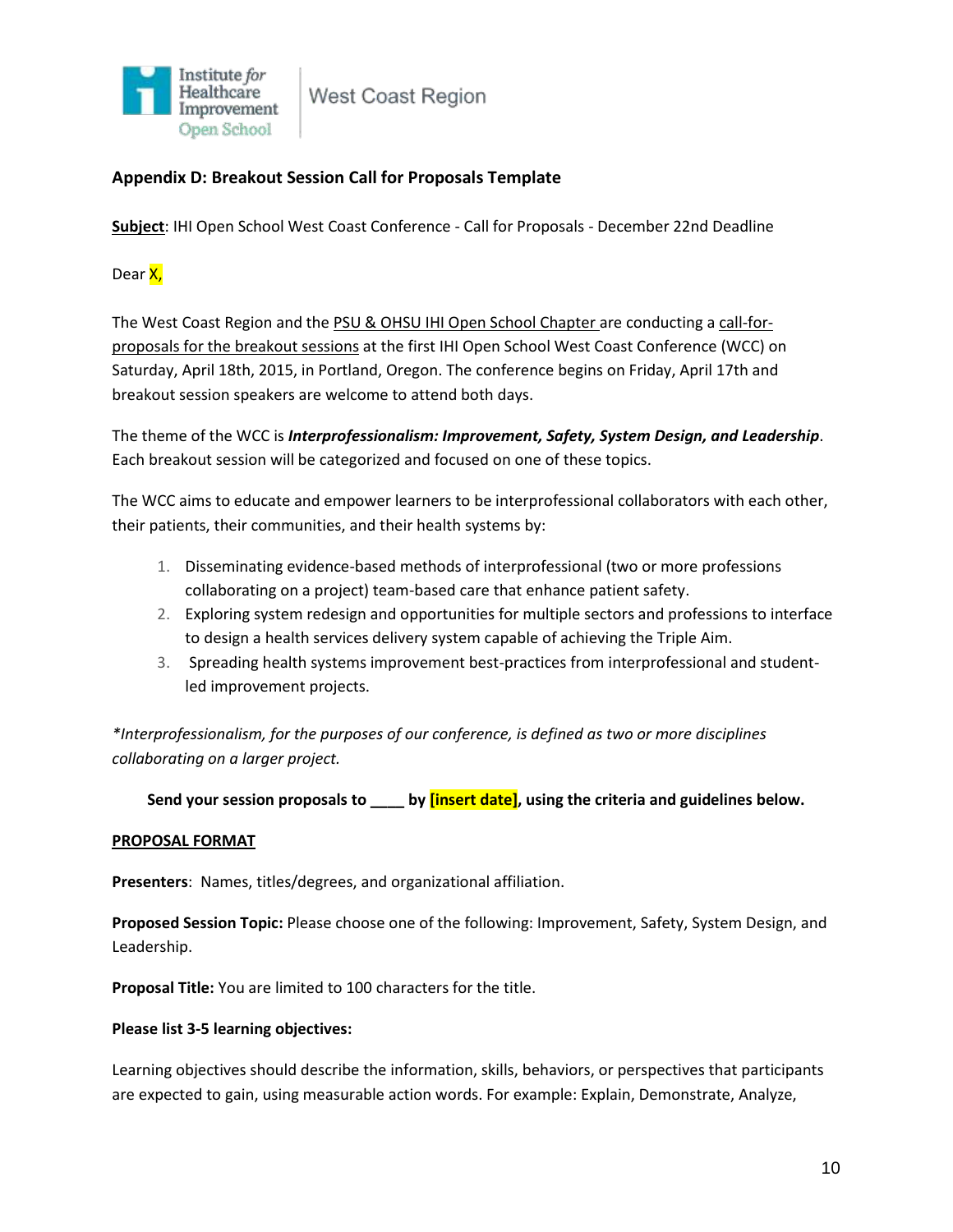

Formulate, Discuss, Compare, Differentiate, Describe, Name, Assess, Evaluate, Identify, Design, Define, List.

Consider the theme and purpose of this conference. You are limited to 200 characters for each learning objective. Complete the following:

As a result of participating in this session, attendees will be able to:

- Learning Objective 1:
- Learning Objective 2:
- Learning Objective 3:

**Describe session content** (what you will present and discuss). You are limited to 1,000 characters for your response.

**Describe what makes your session interprofessional (content, presenters, etc.)**. All accepted proposals will address at least two if not more of the health professions (including but not limited to dentistry, health management, law, medicine, nursing, pharmacy, public health, rehabilitation sciences, and social work). You are limited to 500 characters to describe your session.

**Describe method(s) used to facilitate interactive discussion**. You are limited to 500 characters to describe your methods.

**Provide a brief agenda** for the session. List the approximate timing and format/topic/purpose for each segment of the one hour session. You are limited to 500 characters to provide your agenda. Do not include more than 10 minutes of consecutive "lecture/theory bursts" at a time. **Total time: 1 hour.**

Thank you,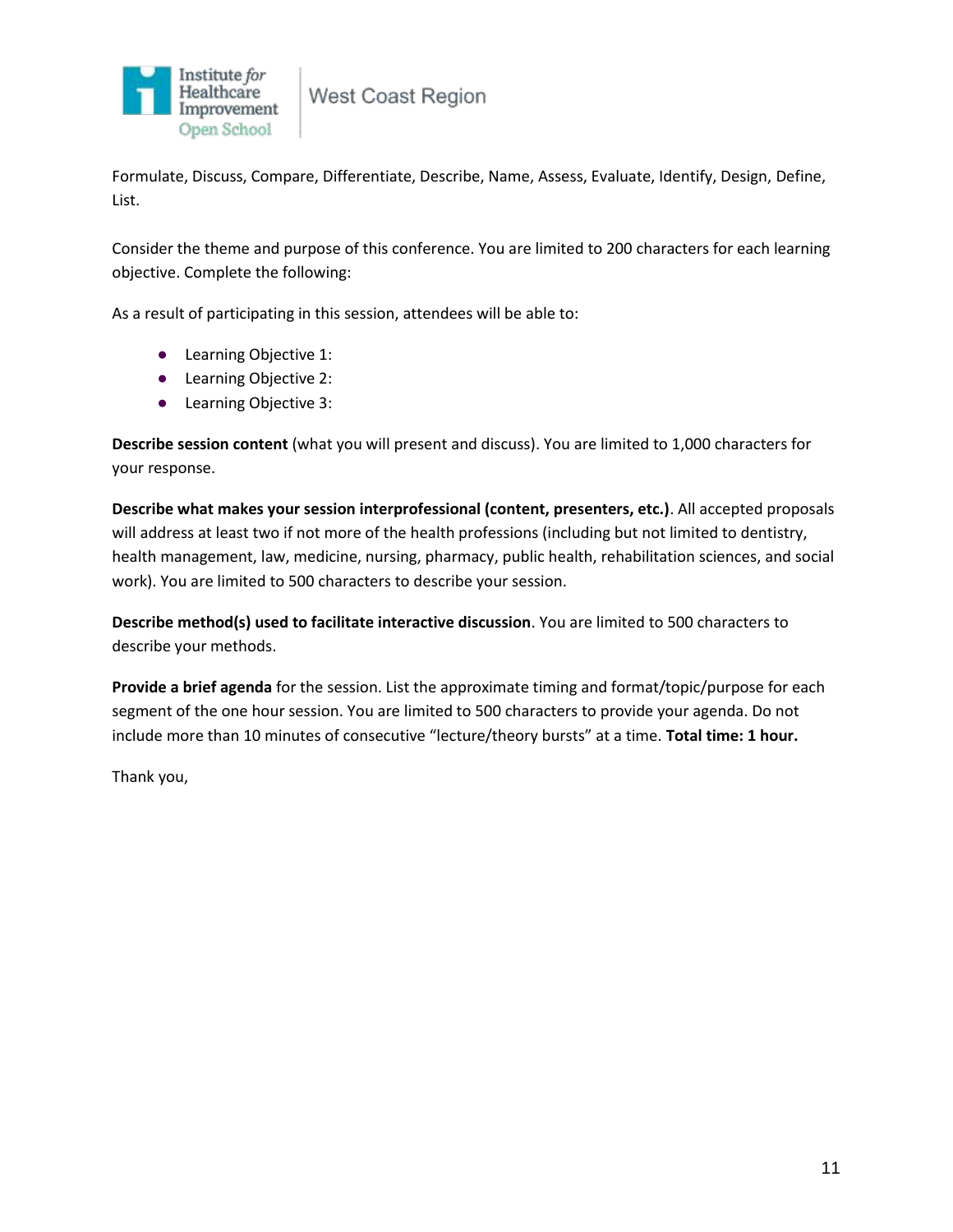

# **Appendix E: Breakout-Session Rubric Review**

**Title: Primary Contact: West Coast Faculty? (Y/N) West Coast Student? (Y/N)**

| <b>CRITERIA</b>                           |                                                                                                                                                                                          | <b>SCORE</b> |
|-------------------------------------------|------------------------------------------------------------------------------------------------------------------------------------------------------------------------------------------|--------------|
| <b>Learning Objectives</b>                | 10: A minimum of 3 learning objectives stated with clear,<br>descriptive, achievable takeaways that are in alignment with WCC<br>theme.                                                  |              |
|                                           | 5: 3 learning objectives stated. Less clear.                                                                                                                                             |              |
|                                           | 0: Less than 3 learning objectives stated.                                                                                                                                               |              |
| <b>Session Content</b>                    | 10: In strong alignment with WCC theme (interprofessionalism) and<br>session topics.                                                                                                     |              |
|                                           | 5: Less clear alignment with WCC theme.                                                                                                                                                  |              |
|                                           | 0: No alignment with WCC theme.                                                                                                                                                          |              |
| Interprofessional<br><b>Collaboration</b> | 10: a) A minimum of 2 interprofessional collaborators and/or<br>concepts included in the session. b) Preference for 2 facilitators (of                                                   |              |
|                                           | different health professions).                                                                                                                                                           |              |
|                                           | 5: One health professional presenting but the content appears to be                                                                                                                      |              |
|                                           | interprofessional in scope.                                                                                                                                                              |              |
|                                           | 0: Not interprofessional in session content/scope/or facilitation.                                                                                                                       |              |
| <b>Interactive Style</b>                  | 10: 40 minutes or more is facilitated through active-learning<br>including but not limited to group-based discussion, group/small-<br>team problem solving, and group-presentations.     |              |
|                                           | 5: 20-39 minutes of the session is facilitated through active-learning<br>including but not limited to group-based discussion, group/small-<br>team problem solving, group-presentations |              |
|                                           | 0: less than 20 minutes of the session is facilitated through active<br>learning.                                                                                                        |              |
| Agenda                                    | 10: A clear agenda that is tied to learning objectives and is<br>achievable in 1 hour.                                                                                                   |              |
|                                           | 5: A less clear agenda that is loosely tied to learning objectives and<br>may not be achievable in 1 hour.                                                                               |              |
|                                           | 0: An unclear or missing agenda that is not achievable in an hour and<br>not tied to learning objectives.                                                                                |              |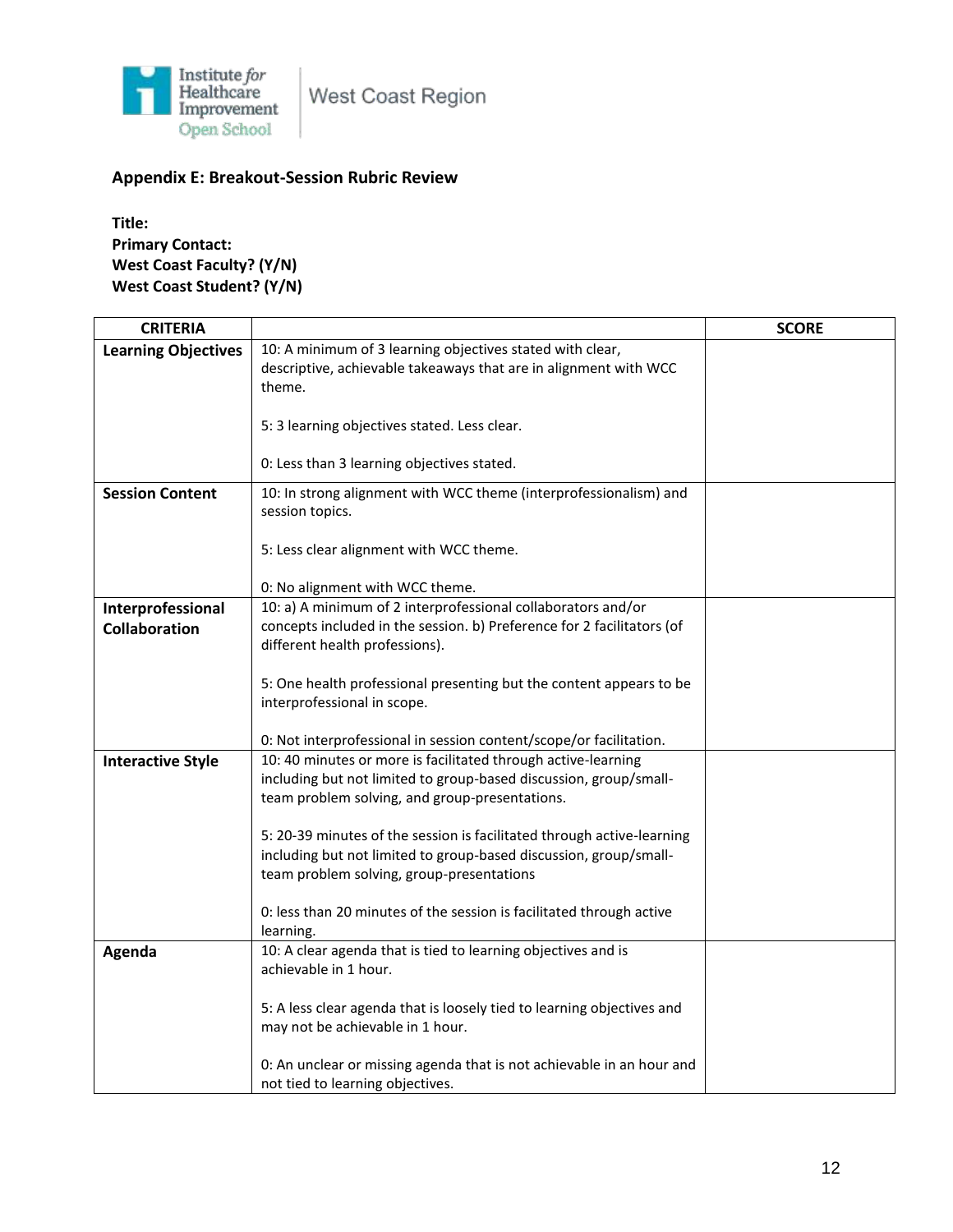

| Innovation/       | 10: Proposed session covers innovative subject matter and or is        |     |
|-------------------|------------------------------------------------------------------------|-----|
| <b>Creativity</b> | creatively structured to engage students.                              |     |
|                   |                                                                        |     |
|                   | 5: Subject matter is not as topical and or innovative. Session         |     |
|                   | structure is less creative.                                            |     |
|                   |                                                                        |     |
|                   | 0: Subject matter is not topical or innovative. Session structure is   |     |
|                   | bland.                                                                 |     |
| <b>Writing</b>    | 10: Proposal is well written. Little to no spelling and/or grammatical |     |
|                   | errors.                                                                |     |
| <b>Components</b> |                                                                        |     |
|                   | 5: Proposal is satisfactorily written. Some spelling and/or            |     |
|                   |                                                                        |     |
|                   | grammatical errors.                                                    |     |
|                   |                                                                        |     |
|                   | 0: Proposal is poorly written. Many spelling and/or grammatical        |     |
|                   | errors.                                                                |     |
| <b>Audience</b>   | 10: Proposed session speaks to a diverse group of learners (i.e.       |     |
|                   | appeals to students from different programs.                           |     |
|                   |                                                                        |     |
|                   | 5: Proposed session appeals to a small (2-3 program backgrounds)       |     |
|                   | group of learners.                                                     |     |
|                   |                                                                        |     |
|                   | 0: Proposed session appeals only to one specific health profession     |     |
|                   | program or background.                                                 |     |
|                   | <b>TOTAL SCORE</b>                                                     | /80 |
|                   |                                                                        |     |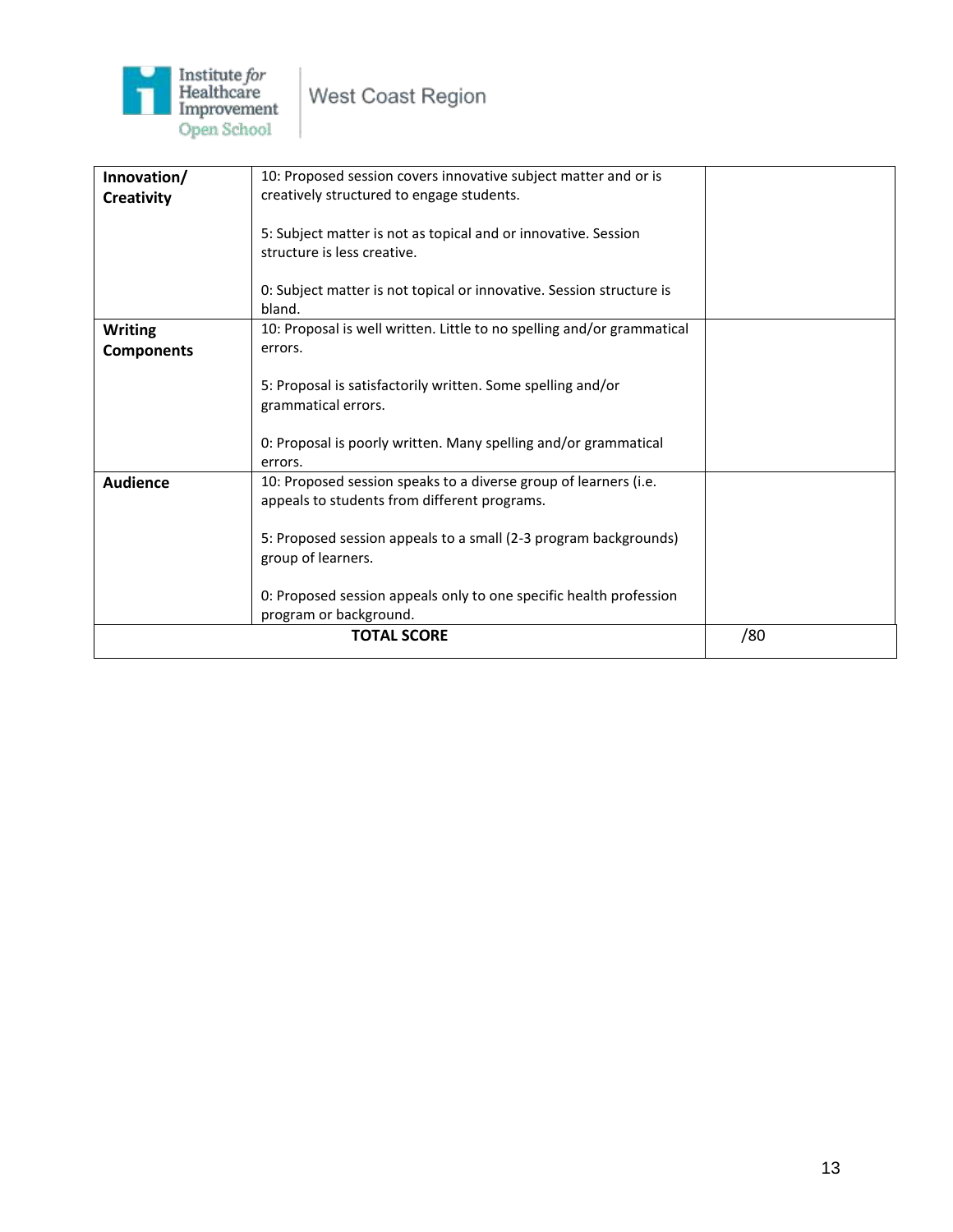

# **Appendix F: Funding Request Packet Example**

**Hosted By: \_\_\_\_\_\_\_\_\_**

Dear Potential Donor/Name of Contact,

On behalf of the IHI Open School's West Coast Region, we greatly appreciate your and/or [insert organization's name] financial consideration. Your donation, in addition to supporting actual conference events, will also enable learners from across our region (stretching from Colorado to Alaska) to attend this event through travel scholarships. Thank you for supporting a growing interprofessional community of learners who strive to improve health and health care together.

Sincerely,

#### Dear Potential Donor/Name of Contact,

The upcoming IHI Open School West Coast Regional Conference is an exciting opportunity for learners from a variety of educational institutions across multiple training programs to come together and learn about health care improvement. The success of the conference will be greatly enhanced with donations from organizations such as yours, and I hope you will be able to support our next generation of health leaders and professionals. Thank you in advance for your consideration and your generosity.

Sincerely*,*

**DONOR INFORMATION**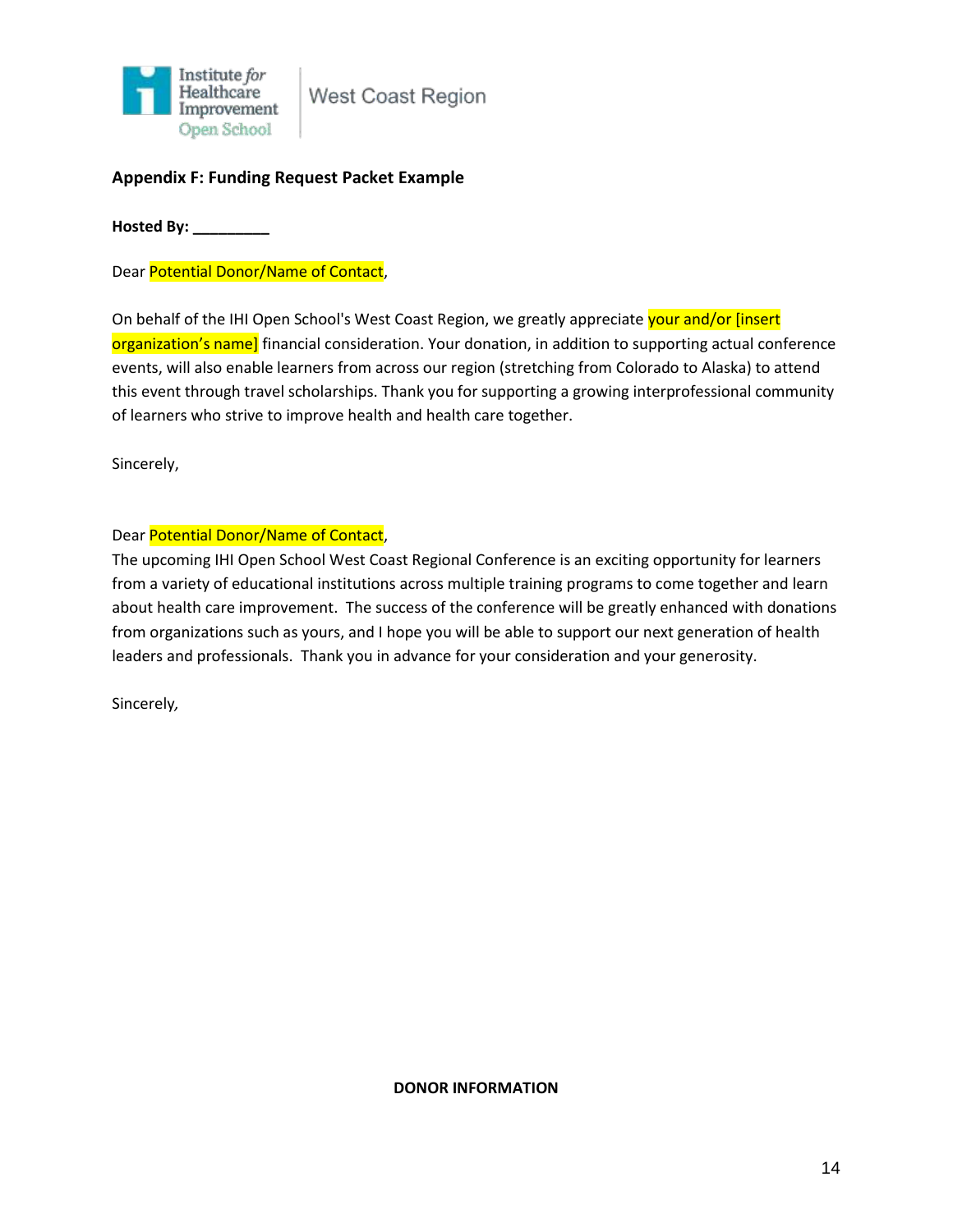

# **A Student Created Conference: Interactive, Innovative, and Interprofessional -- Be "IN"**

The inaugural Institute for Healthcare Improvement (IHI) Open School West Coast Regional Conference (WCC) is a two-day interprofessional event focused on quality improvement and patient safety. The WCC will feature keynote presentations, breakout sessions, and workshops facilitated by regional and national leaders in health care improvement. In addition to these learning sessions, there will be extensive networking and professional development opportunities such as student poster presentations and hosted social events.

#### **An International Movement**

The IHI is the leading innovator in health care improvement worldwide. For more than 25 years, IHI has partnered with a growing community of visionaries, leaders, and front-line practitioners around the globe to spark bold, innovative ways to improve the health of individuals and populations. Launched in 2008, the IHI Open School provides health professions students with the opportunity to build and practice skills and knowledge in quality improvement and patient safety. The virtual educational community features online courses, resources, and a network of Chapters that organize events and activities on campuses around the world.

#### **Local Improvement Efforts**

The Portland State University (PSU) & Oregon Health & Science University (OHSU) IHI Open School Chapter was first established at PSU in 2008 and reconfigured as a joint Chapter in 2012. The Chapter has experienced tremendous growth in the last two years. We have hosted eight large-scale learning events since 2012 featuring local and national health care leaders, implemented the first "Interprofessional Quality Drive" at OHSU, and recruited over 300 faculty, learners, community members, and local professionals to join our growing network.

Our Chapter is seeking support in the form of donations to host this groundbreaking event. Your support will help to enrich the academic pursuits of today's learners, providing the leaders of tomorrow with a foundation of interprofessionalism during a critical time in health care system transformation.

*Enclosed in this packet you will find information regarding the event and documentation for donation.*

**JUST THE FACTS**

**Who Will Attend**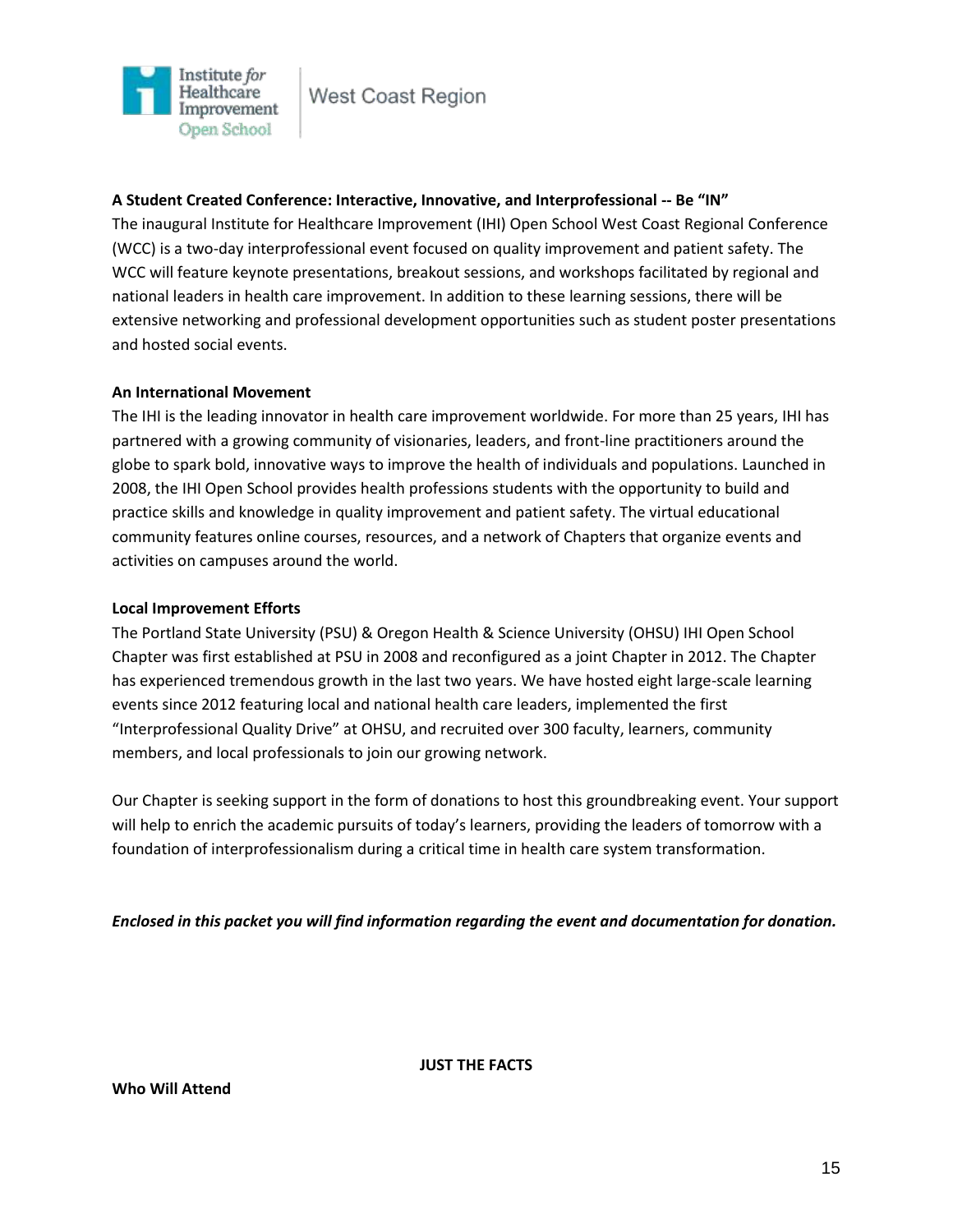

Learners in undergraduate, graduate, post-graduate, and doctoral-level training programs in allopathic medicine, osteopathic medicine, naturopathic medicine, dentistry, nursing, pharmacy, public health, physical and occupational therapy, social work, health management, law, and business administration.

#### **Where**

The Collaborative Life Sciences Building 2730 SW Moody Ave Oregon Health & Science University -- Portland State University Portland, OR

#### **Why**

Despite steady progress in improving the U.S. health system, avoidable harm and wide variations in the quality of health service delivery limit the extent of that progress. Poor interprofessional collaboration can negatively affect the delivery of health services and patient care. There is a critical need to build capability across the health workforce on the methods of systems improvement, evaluation of interventions, and rapid dissemination of information. Strong partnerships among interprofessional researchers, educators, and frontline providers are crucial to satisfy this need.

Supporting the inaugural IHI Open School WCC is both a novel and worthwhile cause. This event will not only increase improvement knowledge among learners, but will also contribute to the development of future interprofessional leaders. The primary beneficiaries of the WCC are the learners who attend the conference. They in turn can share this information with other learners and colleagues in their own educational programs across the region after the conference. By increasing the number and diversity of learners with knowledge in this area, we can improve patient safety, experience, and outcomes across the West Coast Region. The WCC has important secondary benefits, as improvement is not frequently taught in health professions education. As a result, the WCC will actively fill an educational void for young health professionals, who may continue on in their careers to be improvement champions.

# **More Information about Our Organization**

*The Institute for Healthcare Improvement:* [http://www.ihi.org](http://www.ihi.org/) *The IHI Open School:* <http://www.ihi.org/openscohol> *Our Local Chapter*[: http://www.portlandopenschoool.org](http://www.portlandopenschoool.org/) *Regional Leader*: wc.ihi.openschool@gmail.com

#### **CONFERENCE BUDGET**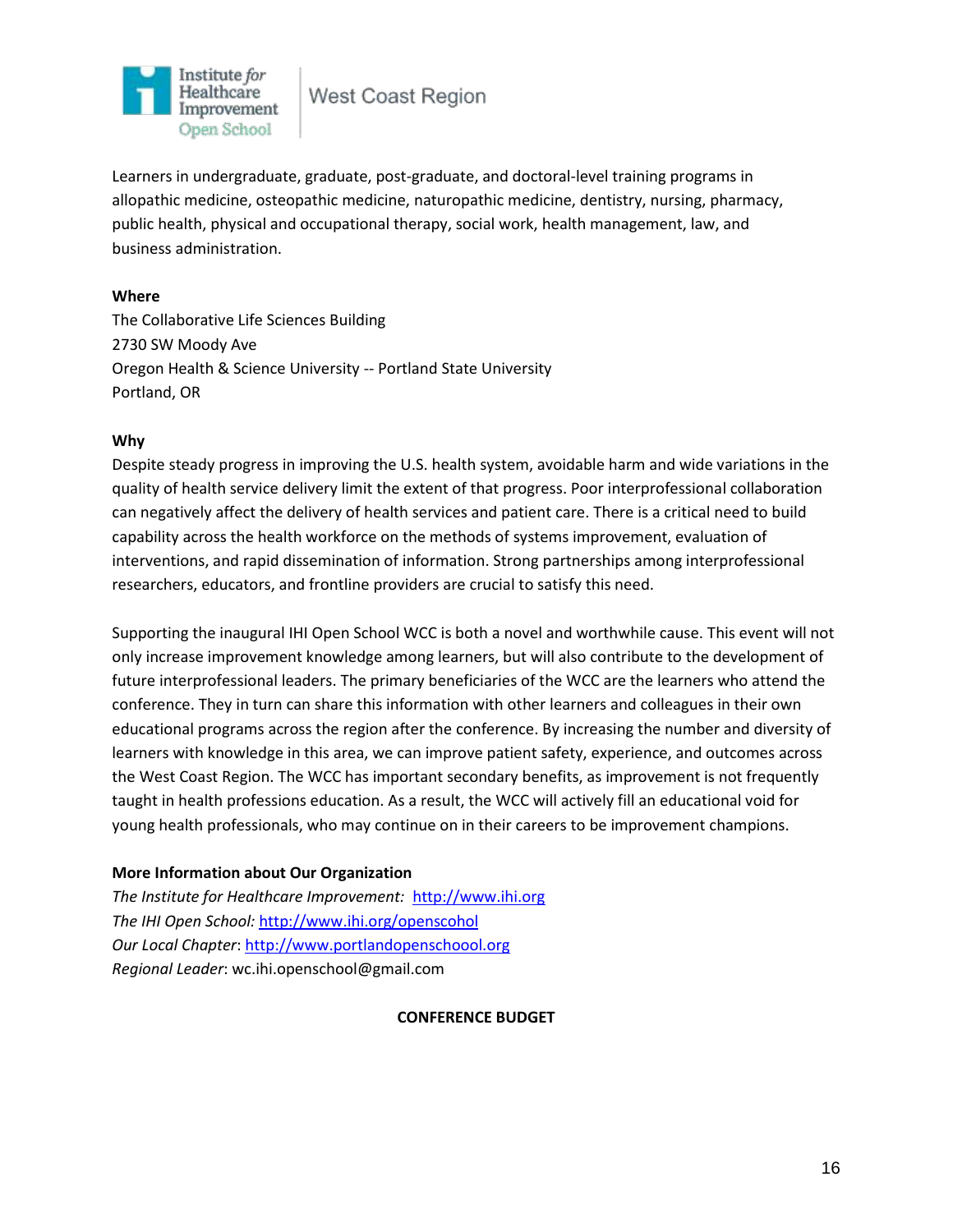

We are offering both the proposed event budget as well as a proposed budget for student scholarships. It is our goal to lower barriers for conference attendance by both keeping this conference free to learners and offering scholarships to support travel.

| <b>Total Budget</b>   |  |  |  |
|-----------------------|--|--|--|
| <b>Event Prep</b>     |  |  |  |
| Printing              |  |  |  |
| Miscellaneous         |  |  |  |
| <b>Subtotal</b>       |  |  |  |
| Day of Event          |  |  |  |
| <b>Catering Costs</b> |  |  |  |
| Alcohol               |  |  |  |
| AV                    |  |  |  |
| Logistics, Rentals    |  |  |  |
| Event services        |  |  |  |
| <b>Subtotal</b>       |  |  |  |
| <b>TOTAL</b>          |  |  |  |